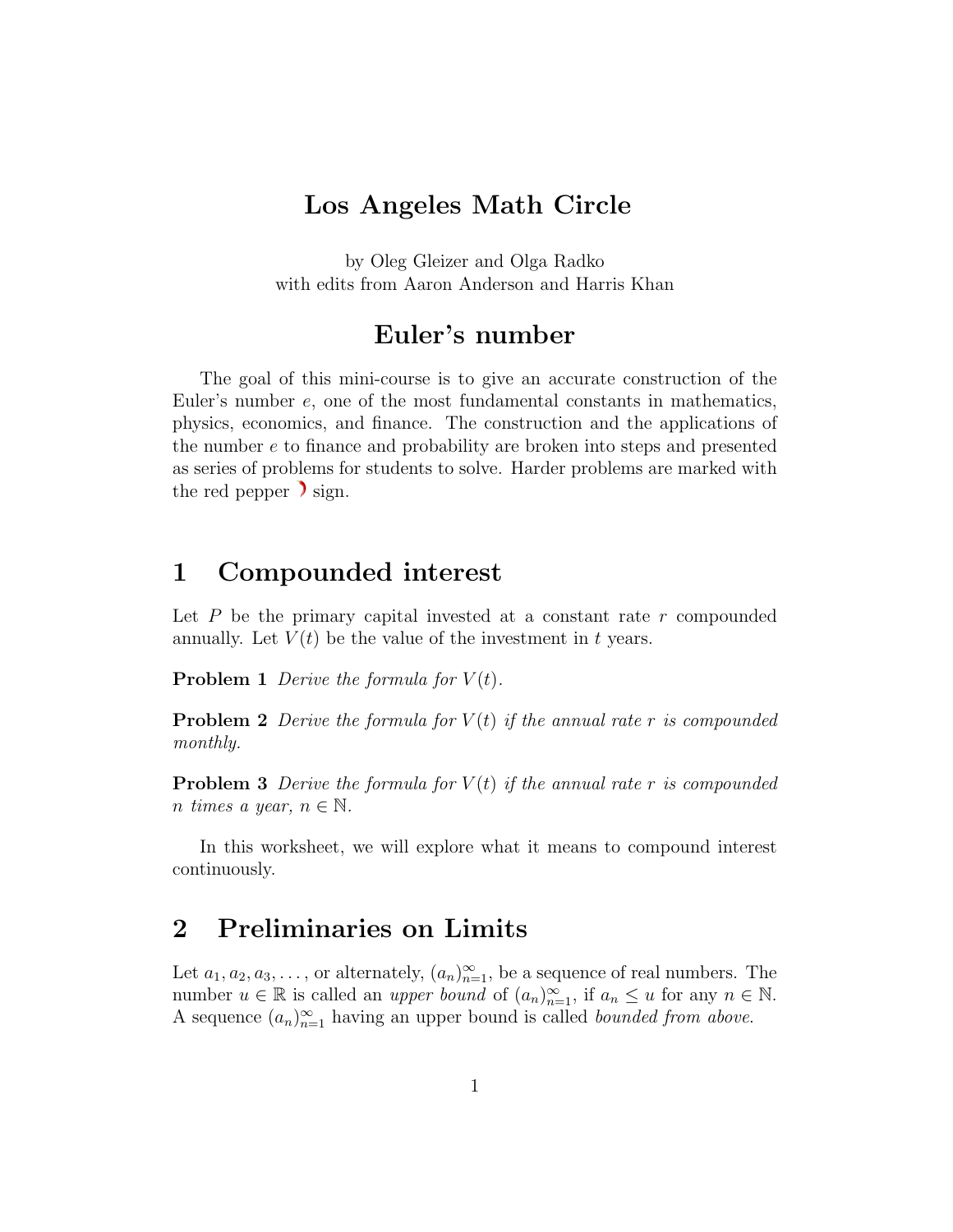A sequence of real numbers  $(a_n)_{n=1}^{\infty}$  is called monotonically increasing if  $m < n \Rightarrow a_m < a_n$ .

<span id="page-1-0"></span>**Lemma 1** A monotonically increasing sequence of real numbers bounded from above has a unique limit.

Intuitively, a limit of a sequence is a point that the sequence gets closer and closer to. For a few examples of monotonically increasing sequences of real numbers, bounded from above, and their limits, consider the sequence  $-\frac{1}{1}$  $\frac{1}{1}, -\frac{1}{2}$  $\frac{1}{2}, -\frac{1}{3}$  $\frac{1}{3}, \ldots$ , with limit 0, and the sequence 3, 3.1, 3.14, 3.141, ... which limits to  $\pi$ .

**Problem 4** Let  $a_1 = 2$ , and when  $a_n$  is defined, define  $a_{n+1}$  to be  $2 + \sqrt{a_n}$ . Show that the sequence  $(a_n)_{n=1}^{\infty}$  is monotonically increasing and bounded above. Find its limit.

Problem 5 Both assumptions of Lemma [1](#page-1-0) are necessary.

Can you come up with an example of a monotonically increasing sequence of real numbers which does not have a limit? How about a sequence of real numbers which is bounded above but does not have a limit?

Now let's provide a formal definition of the limit of a sequence. If you're stuck trying to prove something with this formal definition, you can just give an informal explanation, and come back to the problem later.

**Definition 1** The number A is the limit of the sequence  $(a_n)_{n=1}^{\infty}$  if for every positive real number  $\varepsilon > 0$ , there's some natural number N such that for all  $n \geq N$ ,  $|a_n - A| < \varepsilon$ . If a sequence  $(a_n)_{n=1}^{\infty}$  has a limit, we denote it  $\lim_{n\to\infty} a_n$ .

**Problem 6** • Show that 0 is actually the limit of the sequence  $(a_n)_{n=1}^{\infty}$ where  $a_n = -\frac{1}{n}$  $\frac{1}{n}$  .

• Show that  $\pi$  is actually the limit of the sequence 3, 3.14, 3.141, ..., where each term gets one more digit of  $\pi$ .

**Problem 7** Prove that if a sequence  $(a_n)_{n=1}^{\infty}$  has a limit, that limit is unique: If both A and B are limits of  $(a_n)_{n=1}^{\infty}$ , then show  $A = B$ .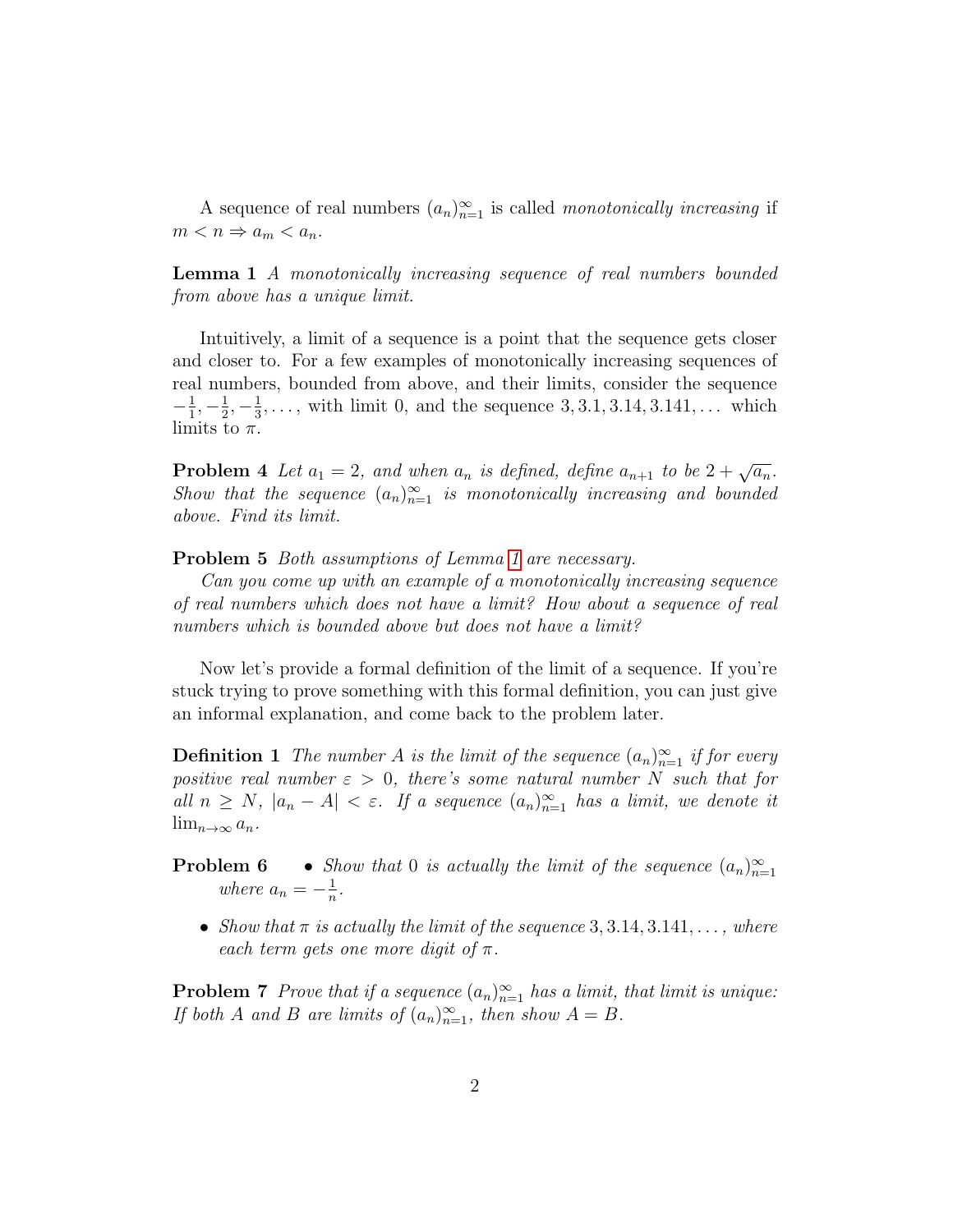## 3 Defining e

Problem 8 Recall and prove the binomial identity.

<span id="page-2-0"></span>**Problem 9**  $\blacktriangleright$   $\blacktriangleright$   $\varnothing$  *Prove that* 

$$
\left(1+\frac{1}{n}\right)^n < 3-\frac{1}{n} \tag{1}
$$

for  $n = 3, 4, \ldots$ 

Problem [9](#page-2-0) shows that the sequence

<span id="page-2-2"></span><span id="page-2-1"></span>
$$
e_n = \left(1 + \frac{1}{n}\right)^n, \ n = 1, 2, \dots \tag{2}
$$

is bounded from above,  $e_n < 3$  for  $n \in \mathbb{N}$ .

The following very useful statement is known as *Bernoulli inequality*.

$$
(1+x)^n \ge 1 + nx \text{ for } x \ge -1 \text{ and } n \in \mathbb{N}
$$
 (3)

Problem 10 *Use induction to prove [3.](#page-2-1)* 

<span id="page-2-3"></span>**Problem 11**  $\bullet$  Use Bernoulli inequality to prove that the sequence  $e_n$ defined by  $(2)$  is monotonically increasing.

Problems [9,](#page-2-0) [11](#page-2-3) and lemma [1](#page-1-0) show that the sequence  $(e_n)_{n=1}^{\infty}$  has a limit.

$$
e \stackrel{\text{def}}{=} \lim_{n \to \infty} \left( 1 + \frac{1}{n} \right)^n \tag{4}
$$

## 4 Continuously compounding interest

<span id="page-2-4"></span>**Problem 12** Derive the formula for  $V(t)$  if the annual rate r is compounded continuously.

Problem 13 Which of the investments described in problems [1,](#page-0-0) [2,](#page-0-1) and [12](#page-2-4) is a better choice? Why?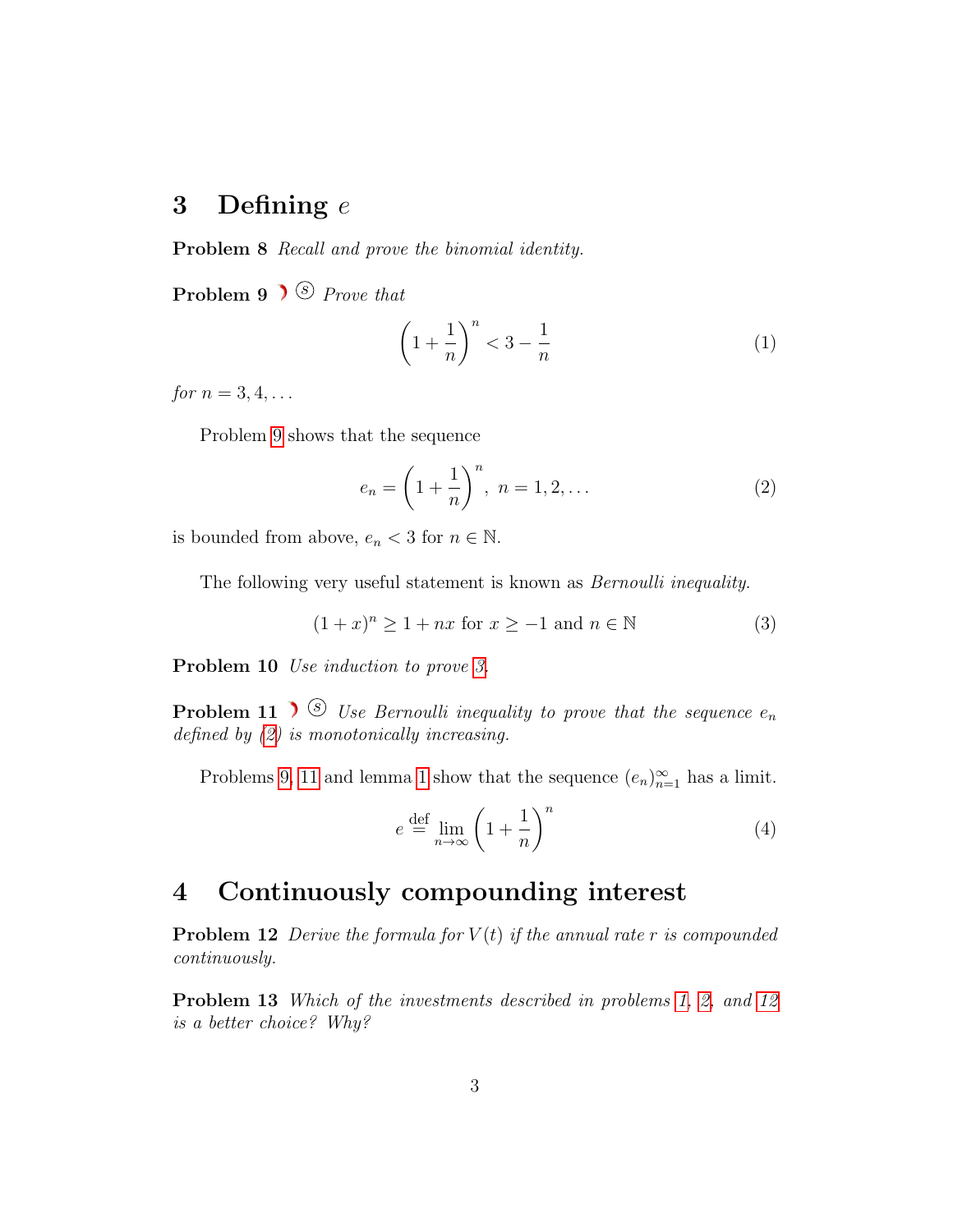#### 5 More about e

Problem 14 Similarly,

Prove the following formula.

$$
\lim_{n \to \infty} \left( 1 + \frac{1}{n+1} \right)^n = e \tag{5}
$$

Problem 15 Prove the following formula.

$$
\lim_{n \to \infty} \left( 1 + \frac{1}{n} \right)^{n+1} = e \tag{6}
$$

<span id="page-3-0"></span>**Problem 16**  $\circled{S}$  Prove the following formula.

$$
\lim_{n \to \infty} \left( 1 - \frac{1}{n} \right)^n = \frac{1}{e} \tag{7}
$$

<span id="page-3-1"></span>Problem 17 Prove the following formula.

$$
\lim_{n \to \infty} \left( 1 + \frac{x}{n} \right)^n = e^x \tag{8}
$$

Note that [\(7\)](#page-3-0) is a particular case of [\(8\)](#page-3-1) for  $x = -1$ .

The following very important formula will be proven in a Calculus course.

$$
e^x = \sum_{n=0}^{\infty} \frac{x^n}{n!} = 2 + \frac{x^2}{2!} + \frac{x^3}{3!} + \dots + \frac{x^n}{n!} + \dots
$$
 (9)

Problem 18 Find the first six significant digits of e.

**Problem 19** If  $f : \mathbb{R} \to \mathbb{R}$  is a function, we say that L is a limit of f at  $+\infty$ when for every positive real  $\varepsilon > 0$ , there exists some real number M such that if  $x \geq M$ , then  $|f(x) - L| < \varepsilon$ . In that case, we say that  $L = \lim_{x \to +\infty} f(x)$ . Prove the following formula.

$$
\lim_{x \to +\infty} \left(1 + \frac{1}{x}\right)^x = e \tag{10}
$$

Hint: if  $x > 0$ , then  $|x| \leq x \leq \lceil x \rceil$ .